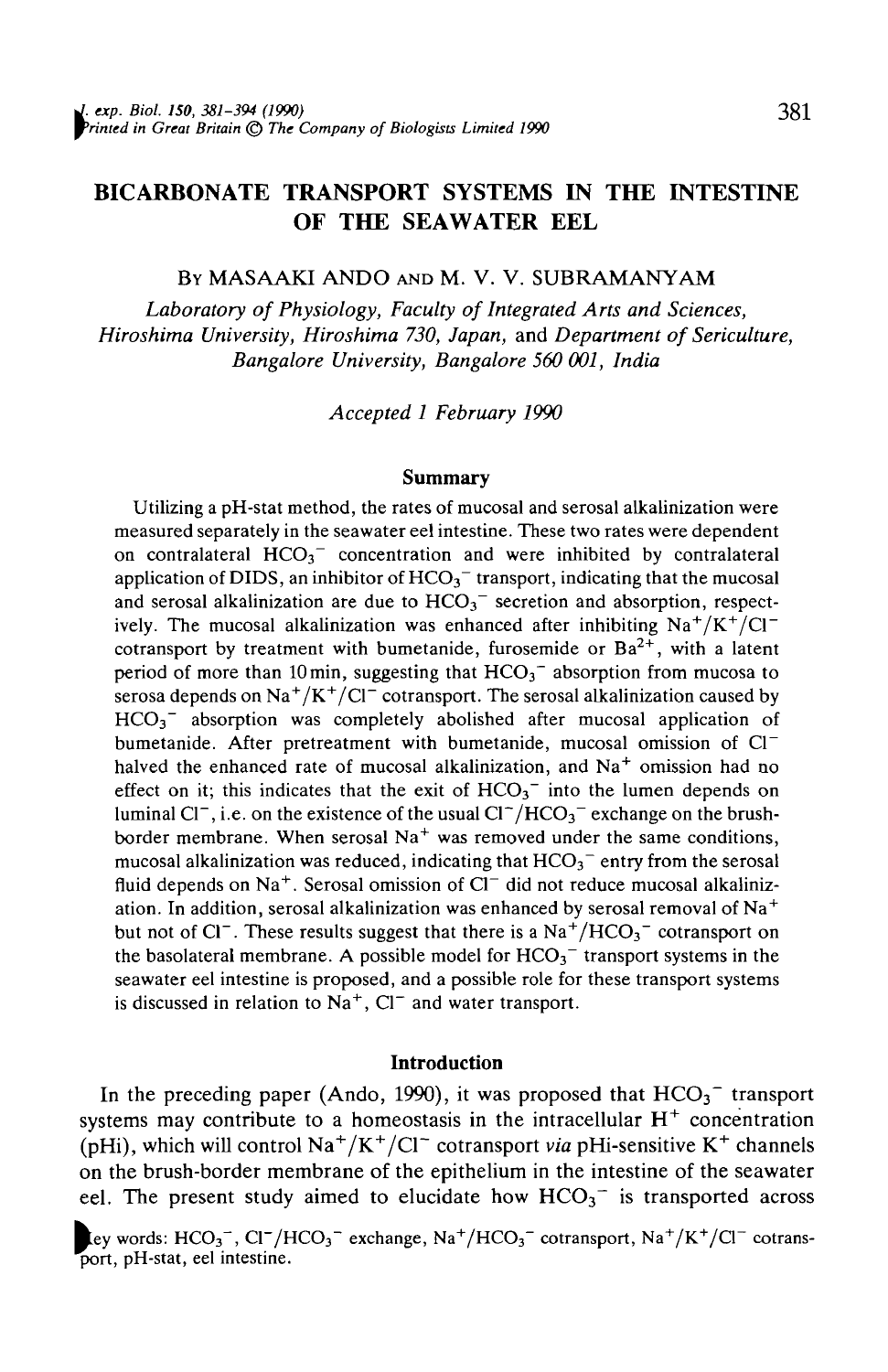the intestinal epithelium. However, the  $HCO<sub>3</sub><sup>-</sup>$  flux cannot be detected directly by using radioisotopes, because labels on  $HCO<sub>3</sub><sup>-</sup>$  are promptly dispersed into  $CO<sub>2</sub>$ and  $H_2O$ . Therefore, in the present study, the  $HCO_3$ <sup>-</sup> transport rate was estimated from the rate of alkalinization of the bathing fluid.

 $HCO<sub>3</sub><sup>-</sup>$  transport in the fish intestine has been little studied. So far as we know, the only study is that of Dixon and Loretz (1986), who observed  $HCO<sub>3</sub>$ <sup>-</sup> secretion in the goby intestine using a pH-stat method. However, they clamped the pH manually, and therefore they were not able to analyse precisely the time course of  $HCO<sub>3</sub>$ <sup>-</sup> secretion. Using an automatic pH-stat, we analysed more precisely the time course of  $HCO_3^-$  secretion as well as  $HCO_3^-$  absorption, and examined the effects of Na<sup>+</sup>, Cl<sup>-</sup>, 4,4'-diisothiocyanostilbene-2,2'-disulphonic acid (DIDS) and bumetanide on  $HCO_3^-$  transport. The results obtained indicate that some  $HCO_3^$ absorption is linked with the  $\text{Na}^+/ \text{K}^+/ \text{Cl}^-$  cotransport system, and that at least two kinds of  $HCO<sub>3</sub><sup>-</sup>$  transport system exist in the seawater eel intestine.

## Materials and methods

Japanese cultured eels *Anguilla japonica,* weighing 200-240 g, were kept in seawater aquaria ( $20^{\circ}$ C) for more than 1 week before use. After decapitation, the intestine was removed and stripped of its serosal muscle layers. The stripped intestine was opened by cutting longitudinally and mounted as a flat sheet in an Ussing-Rehm chamber with an exposed area of  $0.785 \text{ cm}^2$ . One side of the intestine was bathed with normal  $HCO<sub>3</sub><sup>-</sup>$  Ringer's solution (6.5 ml), and the other side was bathed with an unbuffered Ringer's solution (5.0 ml). Both solutions were kept at 20 °C and circulated continuously; they were gassed with a 95 %  $O_2/5$  %  $CO<sub>2</sub>$  gas mixture or 100 %  $O<sub>2</sub>$ .

Table 1 shows the composition of the Ringer's solutions used in this experiment. Solution A is the normal  $HCO_3^-$  Ringer's solution. In Na<sup>+</sup>-free Ringer's solution (solution B), all  $Na<sup>+</sup>$  was replaced with choline<sup>+</sup>. Cl<sup>-</sup>-free Ringer's solution (solution C) was made by replacing NaCl, KCl and CaCl<sub>2</sub> with sodium gluconate,  $KNO<sub>3</sub>$  and  $Ca(NO<sub>3</sub>)<sub>2</sub>$ , respectively. These  $HCO<sub>3</sub>$ -buffered Ringer's solutions were bubbled with a 95%  $O_2/5\%$  CO<sub>2</sub> gas mixture (pH7.4). Solution D is phosphate-buffered Ringer's solution, gassed with  $100\%$  O<sub>2</sub> (pH7.4). Solution E is the standard unbuffered Ringer's solution, in which  $HCO<sub>3</sub><sup>-</sup>$  is replaced with gluconate and acetate, and MgCl<sub>2</sub> is substituted for MgSO<sub>4</sub>. In low-Na<sup>+</sup>  $\overline{\mathbf{u}}$  unbuffered Ringer's solution (solution F), Na<sup>+</sup> was replaced with choline<sup>+</sup>, and this solution was used within 1 week. Cl<sup>-</sup>-free unbuffered Ringer's solution (solution G) was made by replacing NaCl, KCl, CaCl<sub>2</sub> and MgCl<sub>2</sub> with sodium gluconate,  $KNO_3$ ,  $Ca(NO_3)_2$  and magnesium acetate, respectively. These unbuffered solutions were gassed with 100 %  $O<sub>2</sub>$  and the pH was clamped at 7.4 using a pH-stat (TOA, HSM-10A).

The rate of alkalinization ( $J^{OH}$ ) was calculated from the amount of 20 mmoll<sup>-1</sup> HCl titrated automatically to clamp the unbuffered fluid pH at 7.4 using the pH stat. The amount of HCl titrated was recorded automatically (TOA, EPR-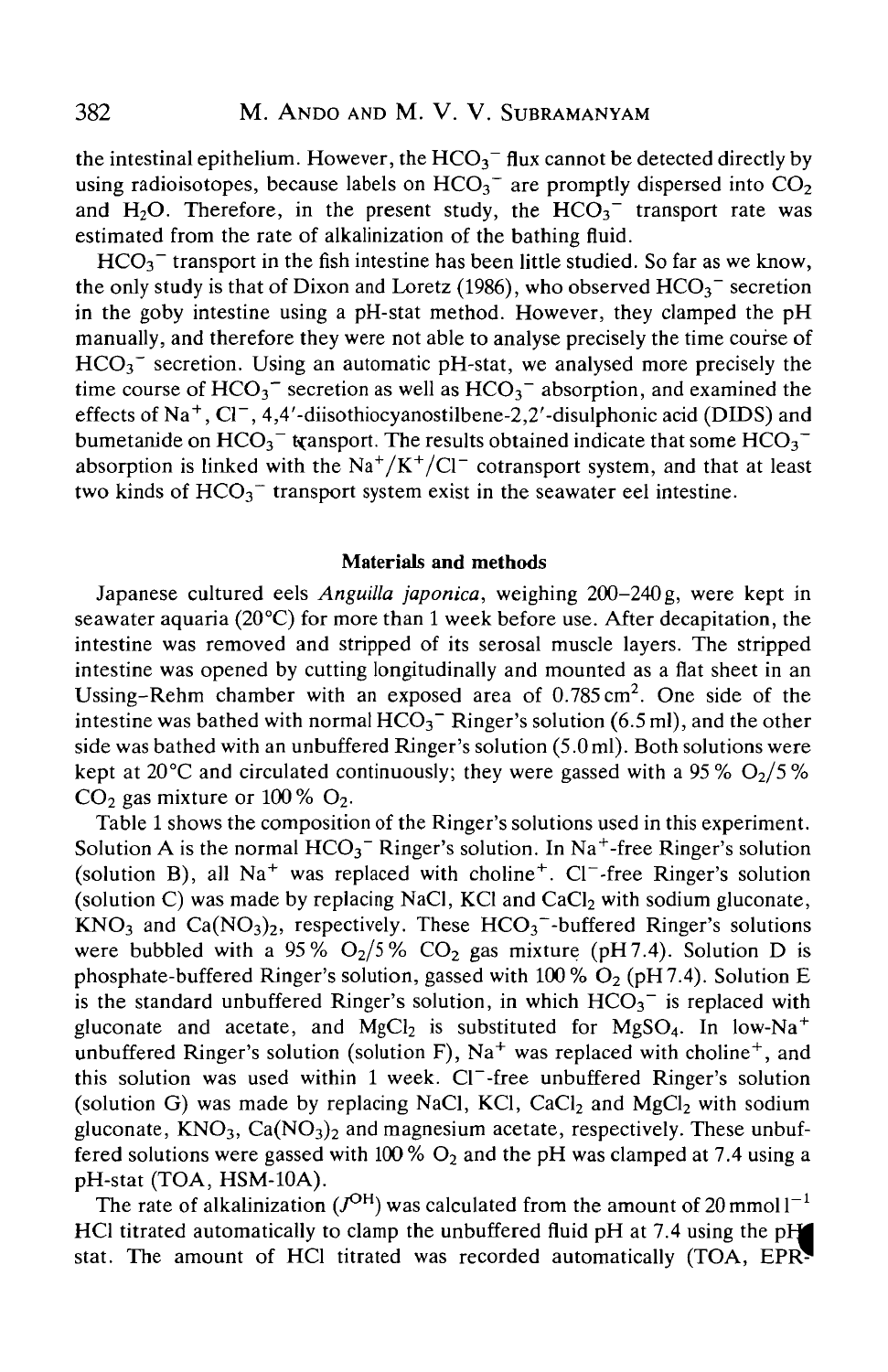## *HCO3 transport across eel intestine* 383

| racio 1. Composition of experimental sovations (miniori |                  |       |              |       |          |             |          |
|---------------------------------------------------------|------------------|-------|--------------|-------|----------|-------------|----------|
|                                                         | A                | B     | $\mathsf{C}$ | D     | Е        | $\mathbf F$ | G        |
|                                                         |                  | $Na+$ | $Cl^-$       | Phos- | Un-      | Low-        | $Cl^-$ - |
|                                                         | HCO <sub>3</sub> | free  | free         | phate | buffered | $Na+$       | free     |
| <b>NaCl</b>                                             | 118.5            |       |              | 137.4 | 118.5    |             |          |
| Choline chloride                                        |                  | 118.5 |              |       |          | 118.5       |          |
| Sodium gluconate                                        |                  |       | 118.5        |       | 24.3     | 24.3        | 142.8    |
| KCI                                                     | 4.7              | 4.7   |              | 4.7   | 2.3      | 2.3         |          |
| KNO <sub>3</sub>                                        |                  |       | 4.7          |       |          |             | 4.7      |
| Potassium acetate                                       |                  |       |              |       | 3.6      | 3.6         | 3.6      |
| CaCl <sub>2</sub>                                       | 3.0              | 3.0   |              | 3.0   | 3.0      | 3.6         |          |
| Ca(NO <sub>3</sub> ) <sub>2</sub>                       |                  |       | 3.0          |       |          |             | 3.0      |
| $KH_2PO_4$                                              | 1.2              | 1.2   | 1.2          | 0.6   |          |             |          |
| MgSO <sub>4</sub>                                       | 1.2              | 1.2   | 1.2          | 1.2   |          |             |          |
| MgCl <sub>2</sub>                                       |                  |       |              |       | 1.2      | 1.2         |          |
| Magnesium acetate                                       |                  |       |              |       |          |             | 1.2      |
| NaHCO <sub>3</sub>                                      | 24.9             |       | 24.9         |       |          |             |          |
| Choline bicarbonate                                     |                  | 24.9  |              |       |          |             |          |
| Na <sub>2</sub> HPO <sub>4</sub>                        |                  |       |              | 2.5   |          |             |          |
| D-Glucose                                               | 5.0              | 5.0   | 5.0          | 5.0   | 5.0      | 5.0         | 5.0      |
| L-Alanine                                               | 5.0              | 5.0   | 5.0          | 5.0   | 5.0      | 5.0         | 5.0      |

Table 1. Composition of experimental solutions  $(mmoll^{-1})$ 

121A) and the pH in the unbuffered medium was monitored throughout the experiment with a polyrecorder (TOA, EPR-10A). A similar technique has been used for measuring H<sup>+</sup> secretion rate in the eel stomach (Ando et al. 1986). The transepithelial potential difference (PD) was recorded with the polyrecorder (TOA, EPR-121A) as the serosal potential with respect to the mucosa through a pair of calomel electrodes (A. H. Thomas Co.). The PD was short-circuited every 10 min for less than 10 s and the tissue resistance  $(R<sub>t</sub>)$  was calculated from the ratio of the PD to the short-circuit current  $(I_{\rm sc})$ . Under short-circuit conditions, current flow from mucosa to serosa is reported as a positive  $I_{\rm sc}$ . The fluid resistance was 18.8  $\Omega$ cm<sup>2</sup> and this factor was also used to correct each  $I_{\rm sc}$  and  $R_{\rm t}$  value as usual.

After these four variables had reached steady levels under the standard condition, 4-4'-diisothiocyanostilbene-2-2'-disulphonic acid (DIDS, Sigma), acetazolamide (Sigma) or bumetanide (a gift from Sankyo Co., Tokyo) was added to either the serosal or the mucosal fluid.

## Results

## *Mucosal and serosal alkalinization are due to HCO3~ transport*

When the mucosa was bathed with standard unbuffered Ringer's solution (solution E), while the serosa was bathed with normal  $HCO<sub>3</sub><sup>-</sup>$  Ringer's solution (solution A), the mucosal fluid was alkalinized at a constant rate (Fig. 1). The erosa-negative PD and  $I_{sc}$  were maintained under these conditions. After replacement of the  $HCO<sub>3</sub>$ -buffered solution with phosphate-buffered solution,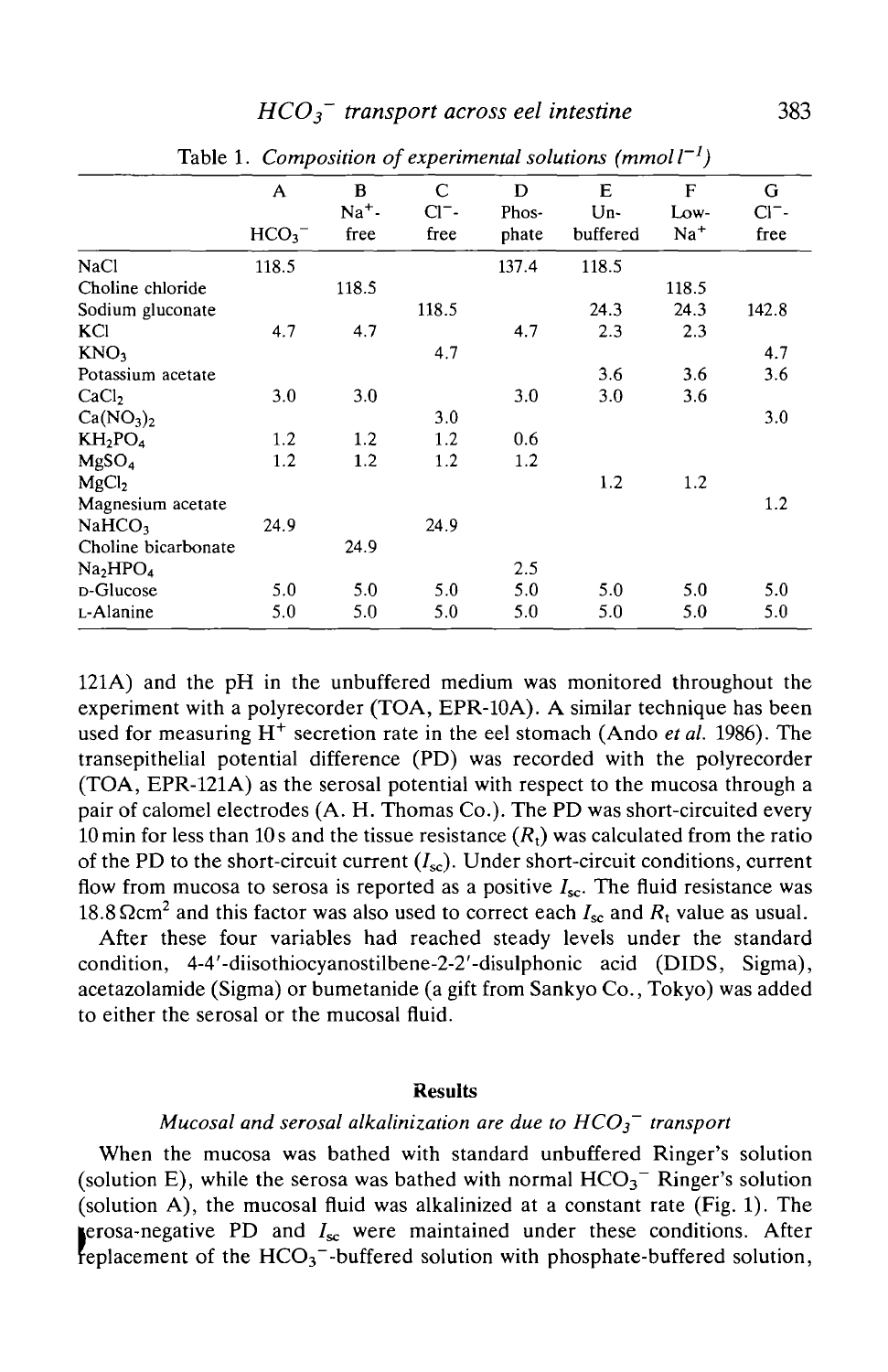

Fig. 1. Effects of serosal  $HCO<sub>3</sub><sup>-</sup>$  and DIDS on the rate of mucosal alkalinization  $(J<sub>m</sub><sup>OH</sup>, \Box)$ , the transepithelial potential (PD, O), the short-circuit current  $(I<sub>sc</sub>, \bullet)$  and the tissue resistance  $(R_t, \triangle)$ . (A) After bathing the mucosa and the serosa of the intestine with the standard unbuffered solution (solution E) and normal  $HCO<sub>3</sub><sup>-</sup>$ Ringer's solution (solution A), respectively, the serosal fluid was replaced with phosphate-buffered Ringer's solution (solution D) at time zero. At the second arrows,  $HCO<sub>3</sub>$ <sup>-</sup> was reintroduced to the serosal fluid. S in parentheses denotes that the serosal fluid is replaced. (B) After a steady state had been reached,  $0.5 \text{ mmol}1^{-1}$  DIDS was added to the serosal fluid (first arrows). At the second arrows,  $0.5 \text{ mmol}1^{-1}$ acetazolamide was further added to the serosal medium. S in parentheses denotes that each drug is applied to the serosal side of the intestine.

the rate of mucosal alkalinization  $(J<sub>m</sub><sup>OH</sup>)$  was reduced to zero, accompanied by a decrease in PD and  $I_{\text{sc}}$ . The tissue resistance  $(R_t)$  tended to increase.

When DIDS, an inhibitor of  $HCO<sub>3</sub><sup>-</sup>$  transport, was added to the serosal fluid under the same conditions,  $J_m^{\text{OH}}$  decreased gradually, accompanied by a decrease in PD and  $I_{sc}$  and by an increase in  $R_t$  (Fig. 1B). Addition of acetazolamide, an inhibitor of carbonic anhydrase, enhanced the inhibitory effects of DIDS. When DIDS was applied to the mucosal fluid under the same conditions,  $J_m^{\text{OH}}$  decreased slightly, accompanied by a slight decrease in PD and  $I_{sc}$ , whereas  $R_t$  did not change significantly (data not shown).

Similar experiments were performed after bathing the mucosa and the serosa with normal  $HCO_3^-$  Ringer and standard unbuffered Ringer, respectively (Fig. 2). After removal of  $HCO<sub>3</sub><sup>-</sup>$  from the mucosal fluid, the rate of serosal alkalinization ( $J_s^{\text{OH}}$ ) was reduced to zero, accompanied by a decrease in PD and  $I_s$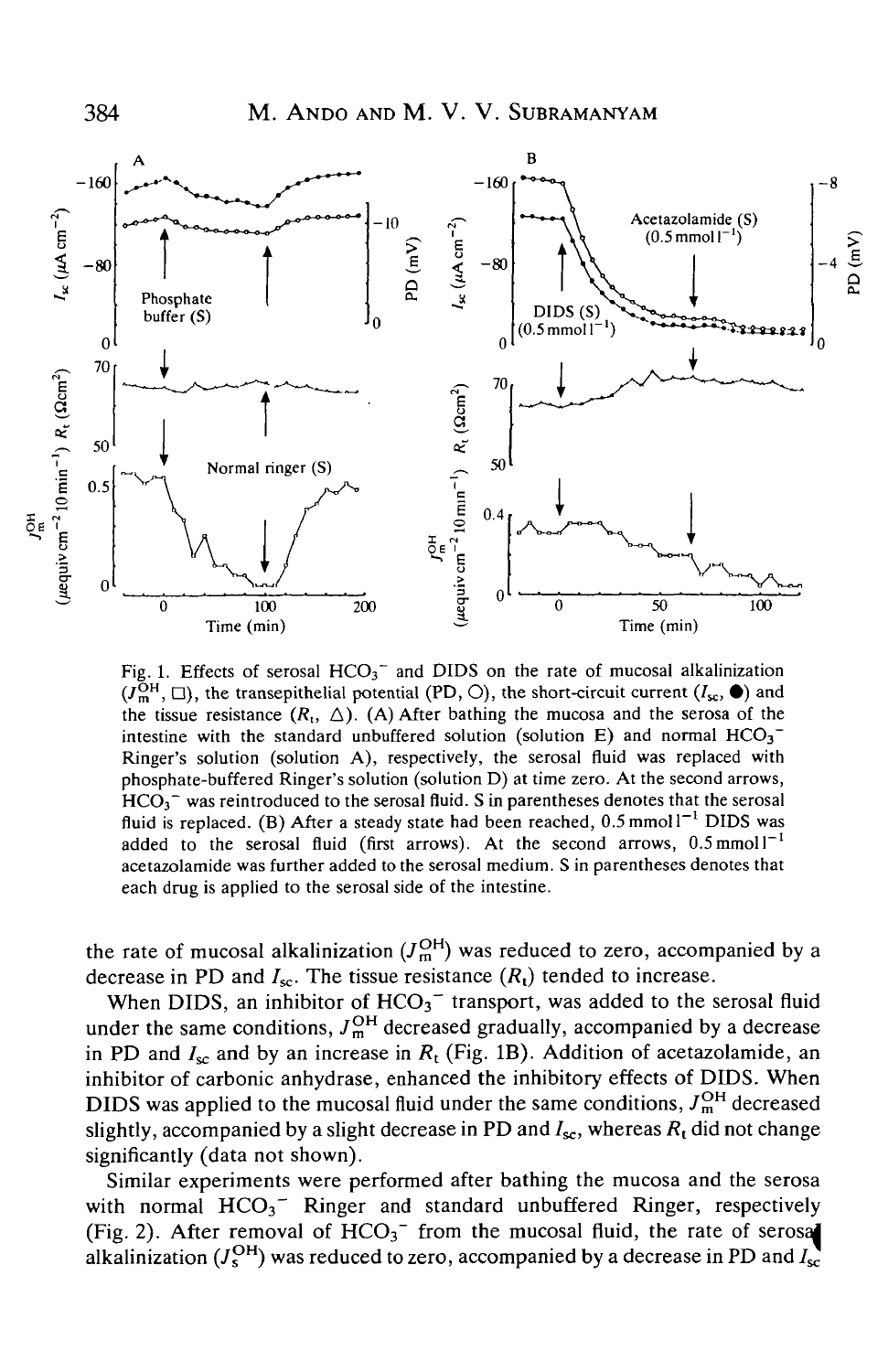

Fig. 2. Effects of mucosal  $HCO<sub>3</sub><sup>-</sup>$  and DIDS on the rate of serosal alkalinization  $(J_s^{\text{OH}}, \Box)$ , PD (O),  $I_{sc}(\bullet)$  and  $R_t(\Delta)$ . (A) After bathing the mucosa and the serosa with solution A and solution E, respectively, the mucosal fluid was replaced with phosphate-buffered Ringer's solution (solution D) at the first arrows. After 150 min (second arrows),  $HCO<sub>3</sub>$ <sup>-</sup> was reintroduced to the mucosal fluid. M in parentheses denotes that the mucosal fluid is replaced. (B) At time zero,  $0.5$  mmoll<sup>-1</sup> DIDS was added to the mucosal fluid (first arrows). At the second arrows,  $0.5 \text{mmol}^{-1}$ acetazolamide was added to the mucosal fluid.

and by an increase in *Rt* (Fig. 2A). When DIDS was added to the mucosal fluid,  $J_s^{\text{OH}}$  decreased gradually (Fig. 2B). PD and  $I_{\text{sc}}$  also decreased after treatment with DIDS, accompanied by an increase in *Rt.* Acetazolamide also enhanced the inhibitory effects of mucosal DIDS on these four parameters. Serosal addition of DIDS inhibited  $J_s^{\text{OH}}$  slightly, accompanied by a slight decrease in PD and  $I_{\text{sc}}$  (data not shown).

## *Effects of inhibition of Na+* /*K+* /*Cl~ cotransport*

To clarify the relationship between  $HCO_3^-$  transport and  $Na^+/K^+/Cl^$ cotransport, the following experiments were performed. Whilst bathing the mucosa and the serosa with standard unbuffered Ringer's solution and normal HCO<sub>3</sub><sup>-</sup> Ringer's solution, respectively,  $1 \mu$ moll<sup>-1</sup> bumetanide, an inhibitor of  $Na^+/K^+/Cl^-$  cotransport, was added to the mucosal fluid (Fig. 3A). After addition of bumetanide, PD and  $I_{sc}$  decreased immediately and  $R_t$  increased more Flowly, indicating that  $\text{Na}^+/\text{K}^+/\text{Cl}^-$  cotransport is blocked by this drug and that the luminal  $K<sup>+</sup>$  channels are blocked secondarily. The mucosal alkalinization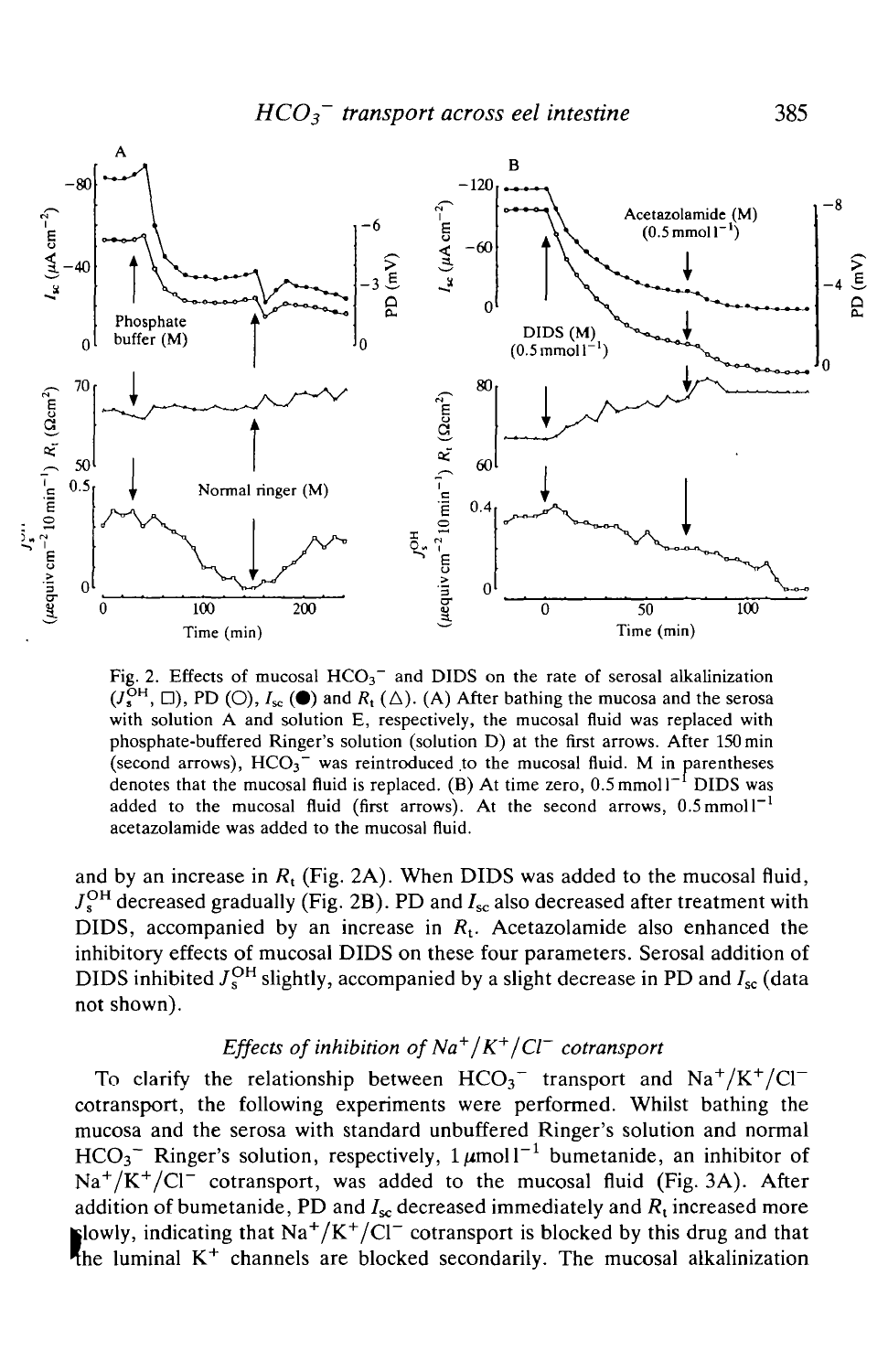

Fig. 3. Effects of bumetanide and Ba<sup>2+</sup> on mucosal alkalinization  $(J_m^{\text{OH}}, \Box)$ , PD (O),  $I_{\mathbf{r}}(\bullet)$  and  $R_{\mathbf{r}}(\Delta)$ . (A) After bathing the mucosa and the serosa with solution E and solution A, respectively,  $1 \mu$ moll<sup>-1</sup> bumetanide was added to the mucosal fluid (first arrows). At the second arrows,  $0.5 \text{ mmol}1^{-1}$  DIDS and  $0.5 \text{ mmol}1^{-1}$  acetazolamide were added to the serosal fluid. (B) At time zero,  $5 \text{ mmol} 1^{-1}$  BaCl<sub>2</sub> was added to the mucosal fluid (first arrows). At the second arrows,  $0.5$  mmol  $1^{-1}$  DIDS was added to the serosal fluid.

 $(J<sub>m</sub><sup>OH</sup>)$  increased gradually after a latent period of  $10.0 \pm 1.0$  min (N=14). This enhancement in  $J_m^{\text{OH}}$  was completely blocked by DIDS and acetazolamide added to the serosal fluid. A similar increase in DIDS-sensitive  $J_m^{\text{OH}}$  was also observed after application of furosemide  $(10 \,\mu \text{mol}\,l^{-1})$  to the mucosal fluid. When Ba<sup>2+</sup>, a well-known blocker of  $K^+$  channels, was added to the mucosal fluid, the DIDSsensitive  $J_m^{\text{OH}}$  was also enhanced with a latent period of  $18.8 \pm 1.9$  min ( $N=5$ ). However, PD and  $I_{\rm sc}$  decreased immediately, accompanied by an immediate increase in  $R_t$  (Fig. 3B). Since bumetanide, furosemide and  $Ba^{2+}$  are known to inhibit  $\text{Na}^+/\text{K}^+/\text{Cl}^-$  cotransport, these results suggest that inhibition of the cotransport either stimulates  $HCO<sub>3</sub><sup>-</sup>$  secretion or inhibits  $HCO<sub>3</sub><sup>-</sup>$  absorption. The following result supports the latter explanation.

Fig. 4 shows the 'sidedness' of the effects of bumetanide. In this experiment, the serosal  $HCO<sub>3</sub>$ <sup>-</sup> was omitted and bumetanide was added either to the serosal side or to the mucosal side. Although serosal addition of bumetanide had no effects o any of the four parameters (PD,  $I_{\rm sc}$ ,  $R_t$  and  $J_s^{\rm OH}$ ), mucosal application abolished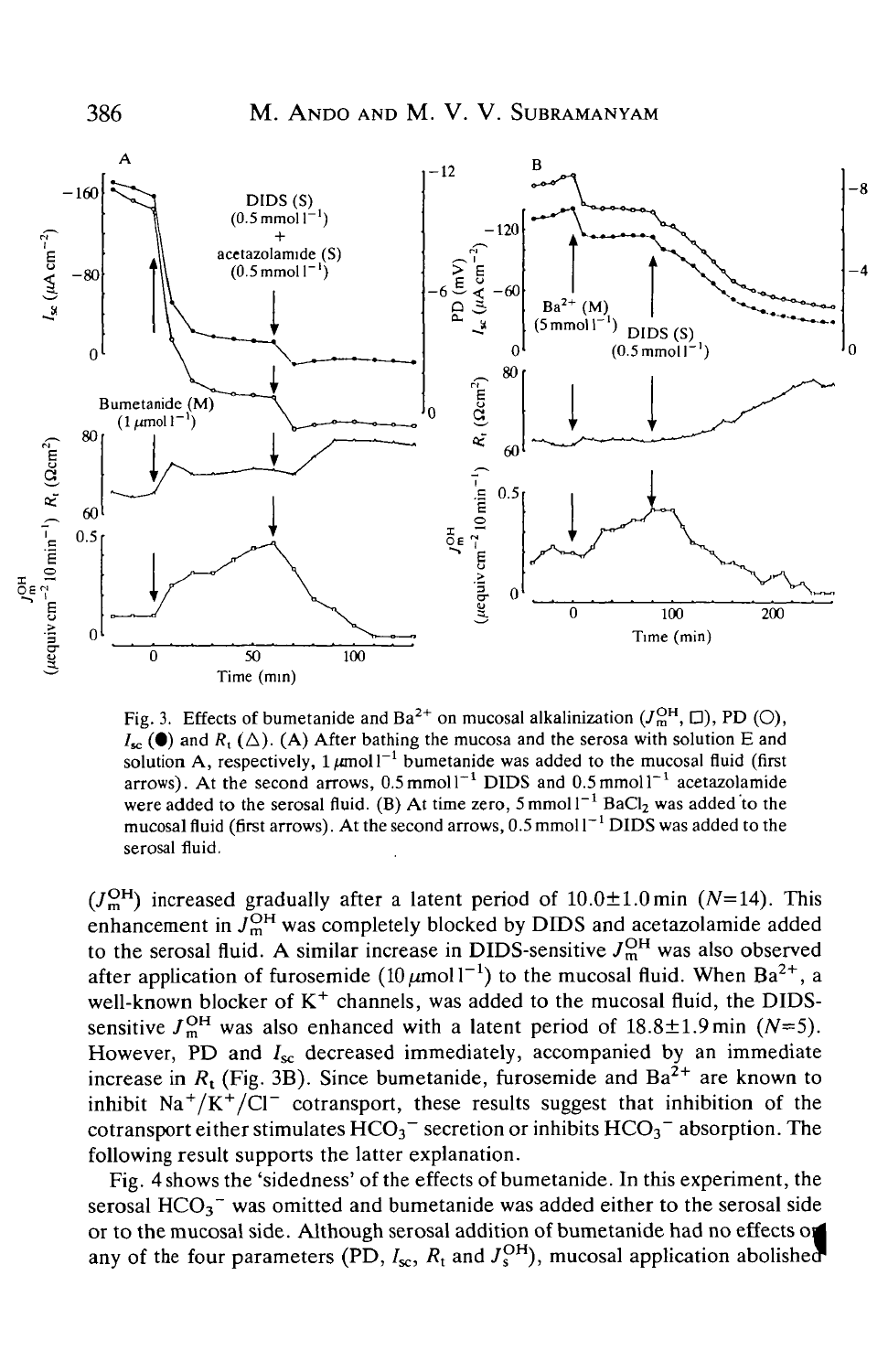

Fig. 4. The 'sidedness' of the effect of bumetanide on serosal alkalinization  $(J_s^{\text{OH}}, \Box)$ , PD (O),  $I_{\text{sc}}(\bullet)$  and  $R_{\text{t}}(\triangle)$ . After bathing the mucosa and the serosa with solution A and solution E, respectively, 1  $\mu$ mol l<sup>-1</sup> bumetanide was added to the serosal fluid (first arrows). At the second arrows,  $1 \mu \text{mol}^{-1}$  bumetanide was added to the mucosal fluid.

 $J_s^{\text{OH}}$ , reduced PD and  $I_{\text{sc}}$ , and caused an increase in  $R_t$ . These changes in the electrical parameters were similar to those shown in Fig. 3A.

## *Effects of Na<sup>+</sup> and Cl<sup>-</sup> on*  $HCO_3$ *<sup>-</sup> transport systems*

Since  $HCO<sub>3</sub><sup>-</sup>$  reabsorption was blocked by mucosal bumetanide, as shown in Figs 3 and 4, the following experiments were designed to clarify the mechanisms of  $HCO<sub>3</sub>$ <sup>-</sup> secretion in the presence of bumetanide. Fig. 5A shows the effects of removal of mucosal Cl<sup>-</sup> on mucosal alkalinization  $(J_m^{\text{OH}})$  after pretreatment with bumetanide. When Cl<sup>-</sup> was omitted from the mucosal solution,  $J_m^{\text{OH}}$  was reduced by 50 %; it recovered after the reintroduction of  $Cl^-$  into the mucosal fluid. In the absence of  $Cl^-$  in the mucosal fluid, PD and  $I_{sc}$  shifted their polarity to become serosa-positive and  $R_t$  increased significantly. These three electrical parameters recovered to their original levels after reintroduction of Cl<sup>-</sup> into the mucosal fluid.

The effects of mucosal  $Na<sup>+</sup>$  on mucosal alkalinization were also examined (Fig. 5B).  $J_m^{\text{OH}}$  was not affected by lowering the mucosal Na<sup>+</sup> concentration. When the mucosal Na<sup>+</sup> concentration was lowered, the serosa-negative PD and  $I_{sc}$ increased dramatically and  $R_t$  also increased significantly. These three electrical parameters returned to their original levels after reintroduction of the standard solution into the mucosal fluid.

Under the same conditions, when serosal Na<sup>+</sup> was removed, however,  $J_m^{\text{OH}}$  was gradually reduced by 40 % (Fig. 6A). PD and  $I_{\rm sc}$  became more serosa-positive and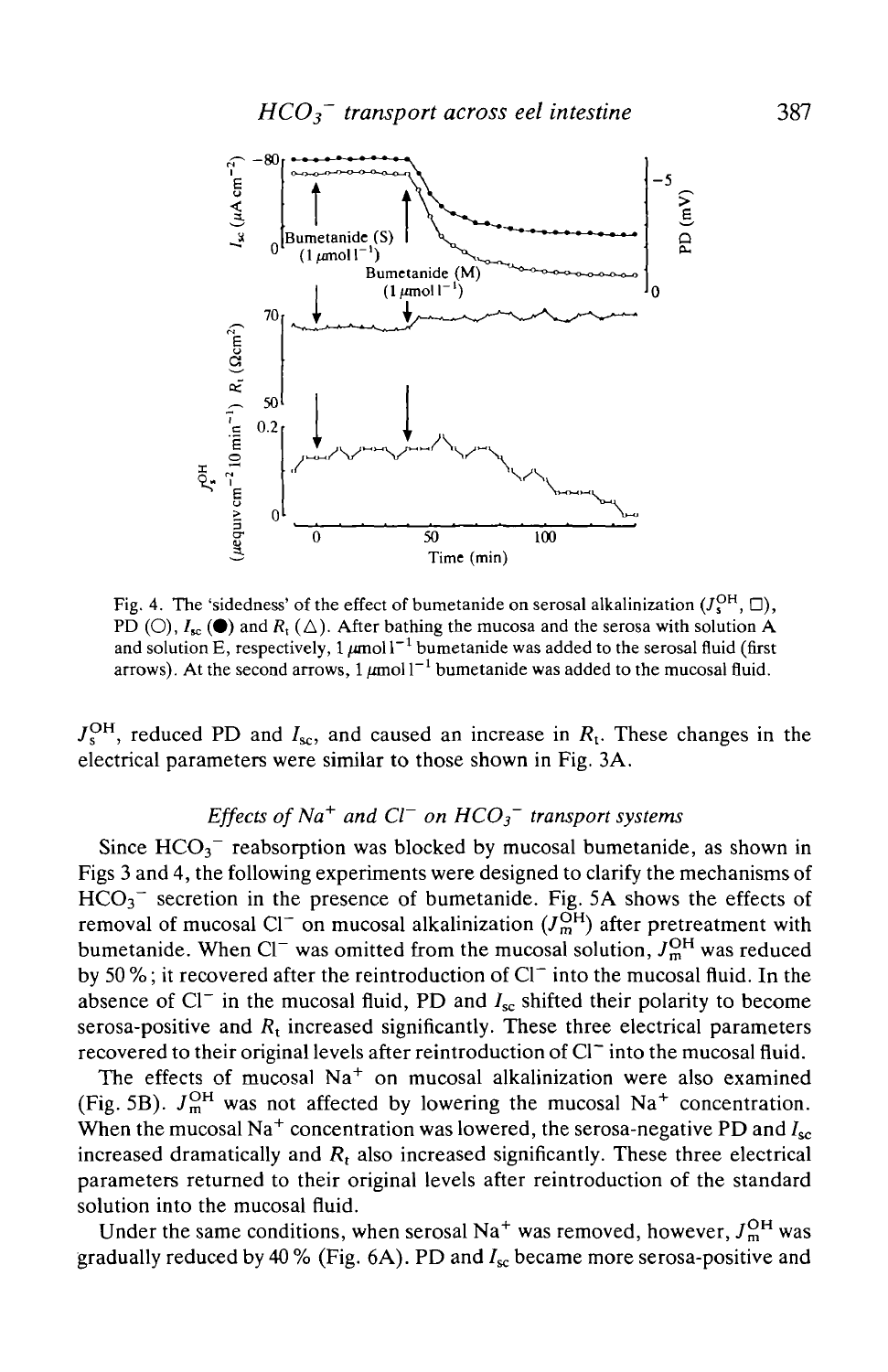

Fig. 5. Effects of mucosal Cl<sup>-</sup> and Na<sup>+</sup> on the mucosal alkalinization  $(J_m^{\text{OH}}, \Box)$ , PD (O),  $I_{\rm sc}$  ( $\bullet$ ) and  $R_{\rm t}$  ( $\Delta$ ). (A) After bathing the mucosa and the serosa with solution E and solution A, respectively,  $1 \mu$ mol  $1^{-1}$  bumetanide was applied to the mucosal fluid at 30 min. In the presence of bumetanide, mucosal Cl<sup>-</sup> was removed by replacement with solution G (first arrows). At the second arrows, the standard unbuffered Ringer's solution (solution E) was reintroduced to the mucosal side. Discontinuous lines denote that measurements were interrupted for more than 20min, which is the time required until titration starts, since the pH in the unbuffered fluid is lower than 7.0. (B) After pretreatment with bumetanide  $(1 \mu \text{mol})^{-1}$ , the mucosal fluid (solution E) was replaced with low-Na<sup>+</sup> Ringer's solution (solution F) at 100 min. At the second arrows, the standard unbuffered Ringer's solution (solution E) was reintroduced to the mucosal side.

 $R_t$  increased significantly. After reintroduction of Na<sup>+</sup> into the serosal fluid, all these four parameters returned to their original levels.

In contrast, serosal omission of Cl<sup>-</sup> did not affect mucosal alkalinization (Fig. 6B). PD and  $I_{sc}$  increased gradually and  $R_t$  increased dramatically after removal of Cl<sup>-</sup> from the serosal fluid. When normal Ringer's solution was reintroduced, these electrical parameters recovered to their original levels.

After bathing the mucosa and the serosa with normal  $HCO<sub>3</sub><sup>-</sup>$  Ringer's solution and with standard unbuffered Ringer's solution, respectively, the effects of serosal  $\text{Na}^+$  or Cl<sup>-</sup> on serosal alkalinization  $(J_m^{\text{OH}})$  were examined (Fig. 7). When the serosal Na<sup>+</sup> concentration was lowered from 142.8 to 24.3 mmoll<sup>-1</sup>,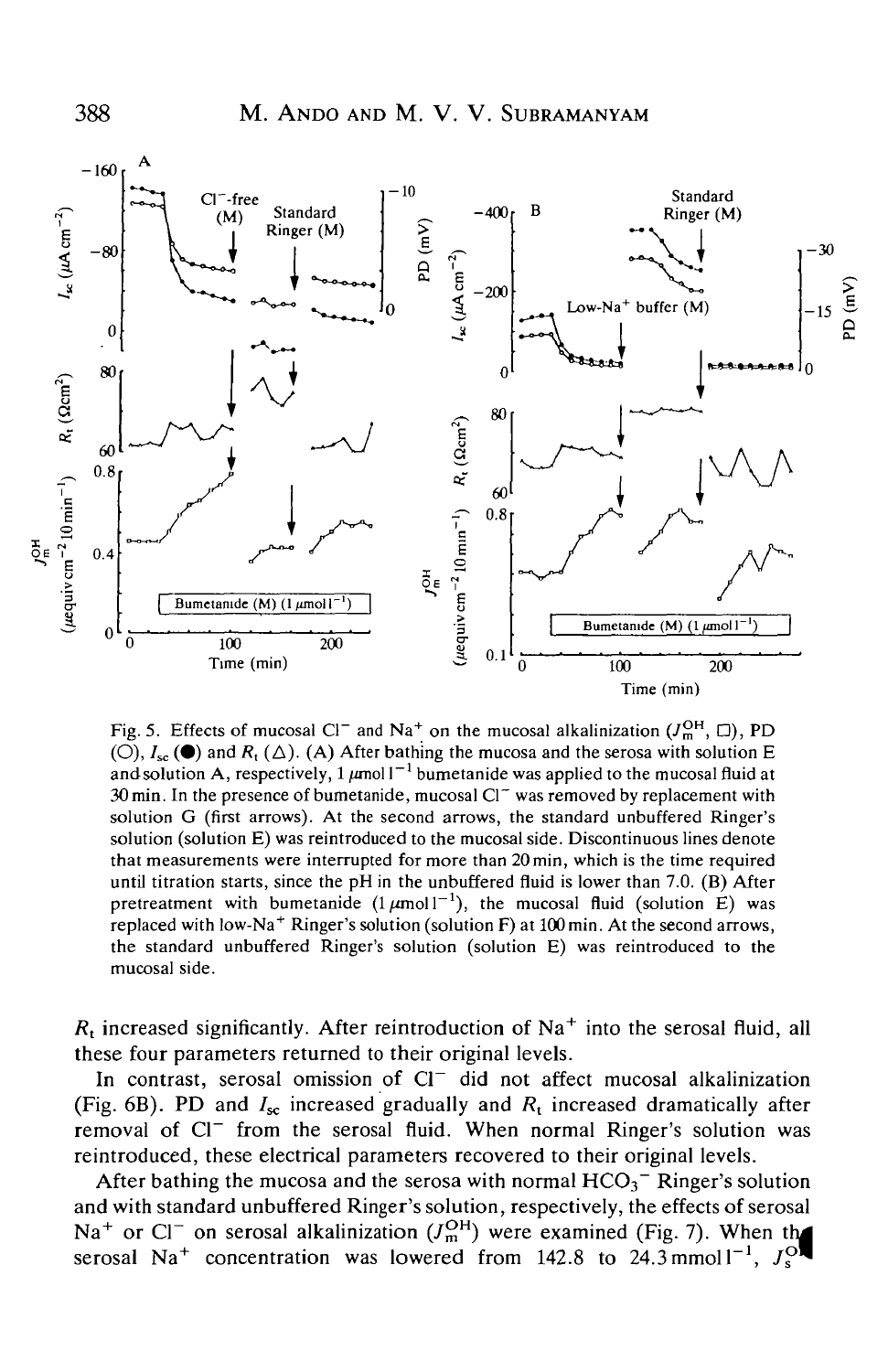

Fig. 6. Effects of serosal Na<sup>+</sup> and Cl<sup>-</sup> on mucosal alkalinization  $(J<sub>m</sub><sup>OH</sup>, \Box)$ , PD (O),  $I<sub>sc</sub>$ ( $\bullet$ ) and  $R_t$  ( $\triangle$ ). (A) After pretreatment with bumetanide  $(1 \mu mol^{-1})$ , the serosal fluid (solution A) was replaced with  $Na^+$ -free Ringer's solution (solution B) at the first arrows. After 70 min normal  $HCO<sub>3</sub>$ <sup>-</sup> Ringer's solution (solution A) was reintroduced to the serosal side. (B) After pretreatment with bumetanide  $(1 \mu mol^{-1})$ , the serosal fluid (solution A) was replaced with  $Cl^-$ -free Ringer's solution (solution C) at the first arrows. After 110 min, solution A was reintroduced to the serosal side.

increased significantly (Fig. 7A). PD and  $I_{\rm sc}$  become more serosa-positive and  $R_{\rm t}$ also increased significantly. When the standard solution was reintroduced into the serosal fluid, all these four parameters returned to their initial levels.

In contrast, when serosal  $Cl^-$  was omitted,  $J_s^{OH}$  was not affected (Fig. 7B). PD and  $R_t$  increased significantly but  $I_{sc}$  increased only slightly. After reintroduction of the standard solution into the serosal fluid,  $R_t$  returned to its original level, but PD and  $I_{\rm sc}$  were slightly lower than their original values.

## Discussion

The present study demonstrates that mucosal and serosal alkalinization in the seawater eel intestine are due to  $HCO<sub>3</sub><sup>-</sup>$  secretion and absorption, respectively, Ince these two rates of alkalinization depend on contralateral  $HCO_3^-$  concentration and are inhibited by contralateral DIDS, an inhibitor of  $HCO<sub>3</sub><sup>-</sup>$  transport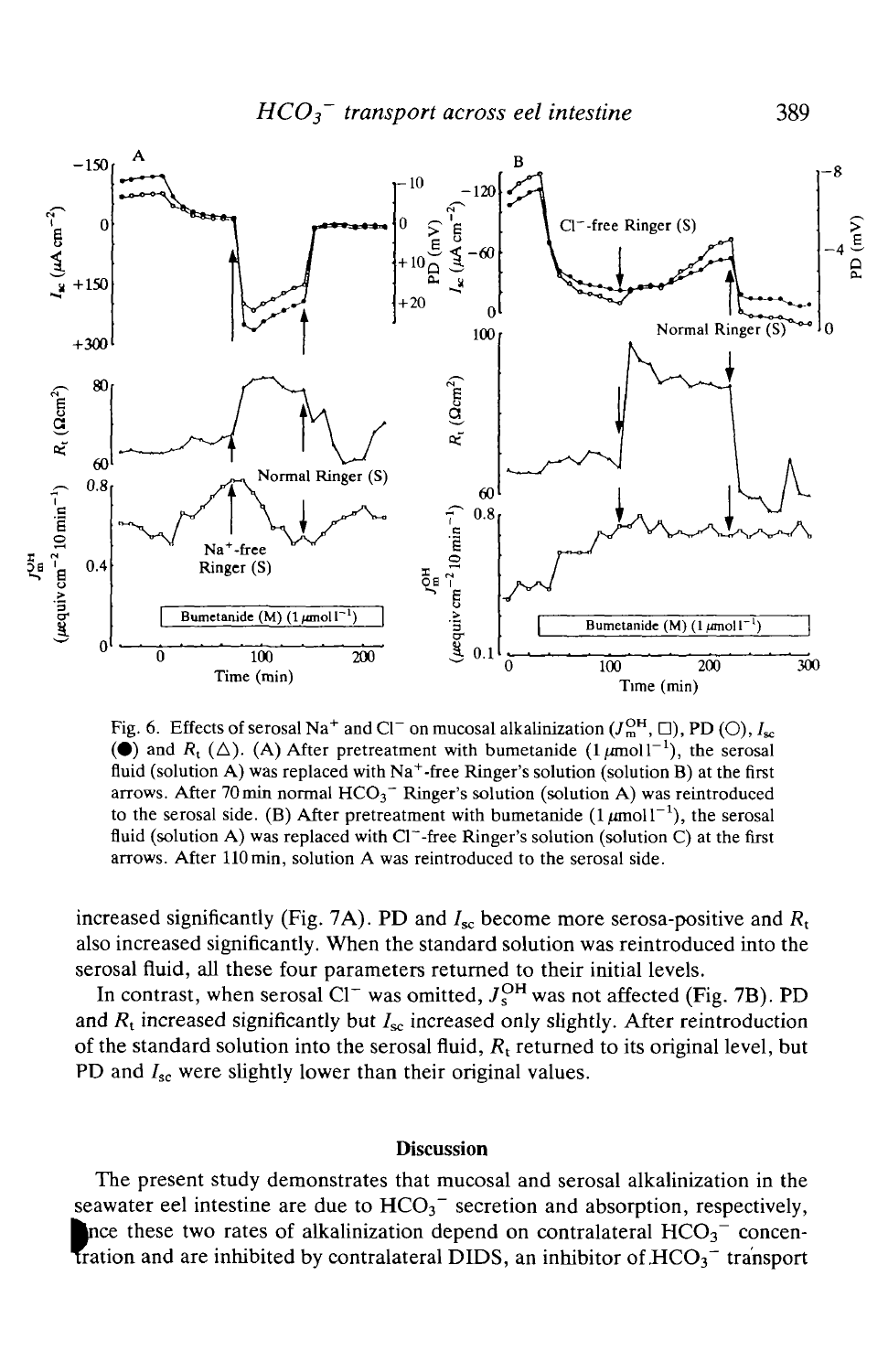390 M.' ANDO AND M. V. V. SUBRAMANYAM



Fig. 7. Effects of serosal Na<sup>+</sup> and Cl<sup>-</sup> on serosal alkalinization  $(J_s^{\text{OH}}, \Box)$ , PD (O),  $I_{\text{sc}}$ ( $\bullet$ ) and  $R_1(\triangle)$ . (A) After bathing the mucosa and the serosa with solution A and solution E, respectively, the serosal fluid was replaced with low-Na<sup>+</sup> Ringer's solution (solution F) at time zero. At the second arrows, standard unbuffered solution (solution E) was reintroduced to the serosal side. (B) After bathing the mucosa and the serosa with solution A and solution E, respectively, the serosal fluid was replaced with Cl<sup>-</sup>free Ringer's solution (solution G) at time zero. At the second arrows, solution E was reintroduced to the serosal side.

(Cabantchik and Rothstein, 1972; Marsh and Spring, 1985; Jentsch *etal.* 1988). Acetazolamide, an inhibitor of carbonic anhydrase, enhanced these inhibitory effects of DIDS. When  $HCO_3^-$  transport was inhibited in both directions, the serosa-negative PD and  $I_{\rm sc}$  decreased and  $R_{\rm t}$  increased simultaneously. These phenomena may be explained by an inhibition of luminal  $K^+$  channels, since the serosa-negative PD is mostly due to  $K^+$  leakage from the cell to the lumen in the seawater eel intestine (Ando and Utida, 1986).

Mucosal alkalinization was enhanced by the addition of bumetanide to the mucosal fluid. Since mucosal bumetanide blocks  $HCO_3^-$  absorption from mucosa to serosa (Fig. 4), this enhanced  $J_m^{\text{OH}}$  seems to be due to the inhibition of  $HCO_3^$ reuptake from the luminal fluid. Similar enhancement in  $J_m^{OH}$  was also observed after the addition of furosemide or  $Ba^{2+}$  to the mucosal fluid. Since these three drugs are known inhibitors of the  $\text{Na}^+/ \text{K}^+/ \text{Cl}^-$  cotransport system, these results suggest that the  $HCO_3^-$  reuptake processes are closely linked with  $Na^+/K^+/Cl_4$ cotransport. However, it is unlikely that the cotransport itself carries  $HCO<sub>3</sub>$ <sup>-</sup>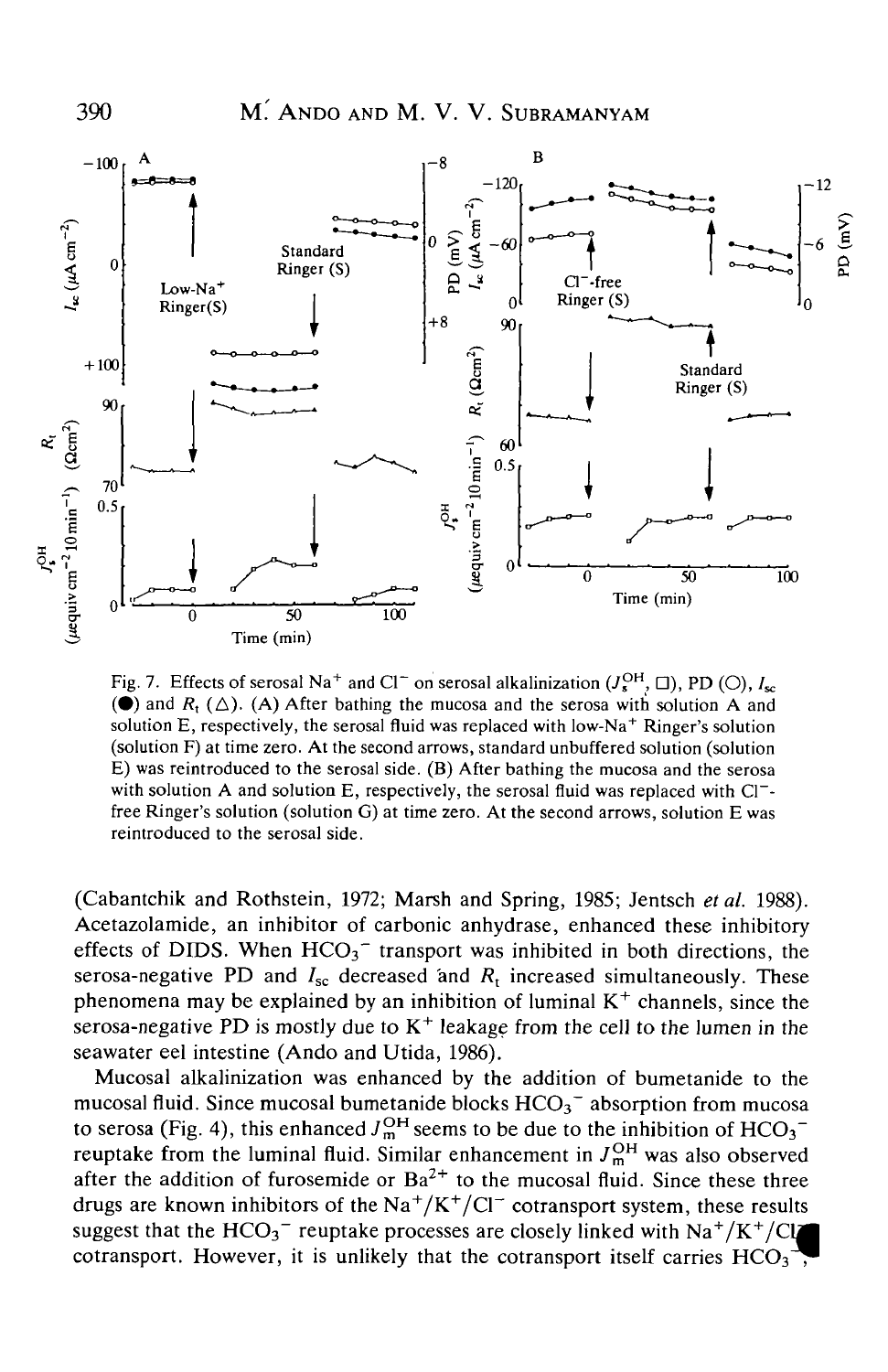because the inhibition of  $HCO_3^-$  reuptake (enhancement of  $J_{\text{m}}^{\text{OH}}$ ) is delayed by more than 10 min after the initiation of changes in PD,  $I_{\rm sc}$  and  $R_{\rm t}$ .

After blocking the  $HCO<sub>3</sub><sup>-</sup>$  reuptake processes with bumetanide, omission of Cl<sup>-</sup> from the mucosal side halved the enhanced  $J_{m}^{OH}$  but Na<sup>+</sup> omission had no effect on it, indicating that the movement of  $HCO<sub>3</sub><sup>-</sup>$  into the lumen depends on luminal Cl<sup>-</sup>. In other words, this suggests that there is  $Cl^{-}/HCO_{3}^{-}$  exchange on the brush-border membrane: this idea is also supported by the inhibitory effect of mucosal DIDS on  $J_{\text{m}}^{\text{OH}}$ , since DIDS is known to inhibit  $Cl^{-}/HCO_{3}^{-}$  exchange.

Mucosal alkalinization was reduced by removing Na $^+$  from the serosal fluid but not by removing Cl" (Fig. 6), and blocked by serosal DIDS (Fig. 1). In addition, serosal alkalinization ( $J_{\rm s}^{\rm OH}$ ) was enhanced by lowering serosal Na $^+$  concentration, but not by removing serosal Cl<sup>-</sup> (Fig. 7). These results indicate that  $HCO<sub>3</sub>^-$  entry from the serosal fluid depends on  $Na^+$  but not on  $Cl^-$ , and suggest that there is a DIDS-sensitive  $\text{Na}^+/\text{HCO}_3^-$  cotransporter which may be driven by the  $\text{Na}^+$ gradient across the basolateral membrane. Similar DIDS-sensitive  $Na<sup>+</sup>/$  $(HCO<sub>3</sub><sup>-</sup>)<sub>n</sub>$  cotransport has been reported in the renal tubules of amphibians (Boron and Boulpaep, 1983; Guggino *et al.* 1983; Wang *et al.* 1987) and mammals (Good *etal.* 1984; Alpern, 1985; Good, 1985; Yoshitomi *et al.* 1985; Akiba *et al.* 1986; Biagi and Sohtell, 1986; Grassl and Aronson, 1986; Jentsch *etal. 1986a,b;* Grassl *etal.* 1987; Kondo and Fromter, 1987; Sasaki *etal.* 1987; Ullrich and Papavassiliou, 1987), in the frog gastric fundus (Curci *etal.* 1987) and in bovine corneal endothelial cells (Jentsch *etal.* 1984, 1985; Wiederholt *etal.* 1985).

Although the relationship between  $Na^+/K^+/Cl^-$  cotransport and  $HCO_3^$ reuptake across the brush-border membrane is not clear yet, a plausible explanation is a coupling between  $HCO_3$ <sup>-</sup> reuptake and  $Cl^-$  movement out of the cell, such as  $Cl^{-}/HCO_3$ <sup>-</sup> exchange, since  $HCO_3$ <sup>-</sup> absorption ( $J_{\rm s}^{\rm OH}$ ) is blocked by mucosal DIDS (Fig. 2B). Considering driving forces for such  $Cl^{-}/HCO_{3}^{-}$ exchange, however, the exchanger must be driven by other force(s), such as the Na<sup>+</sup> gradient. Such a DIDS-sensitive Na<sup>+</sup>/(HCO<sub>3</sub><sup>-</sup>)<sub>n</sub>/Cl<sup>-</sup> transport has been reported in *Necturus* proximal tubule (Guggino *et al.* 1983; Matsumura *et al.* 1984) and in invertebrate cells (Thomas, 1977; Boron *etal.* 1981). We have no direct information about how  $HCO_3^-$  moves from the cell into the serosal fluid, except that this process is independent of serosal  $Cl<sup>+</sup>$  and inhibited by serosal DIDS.

All the responses of the electrical parameters (PD,  $I_{\rm sc}$  and  $R_{\rm t}$ ) observed after replacement of  $Na<sup>+</sup>$  or Cl<sup>-</sup> indicate that this tissue is substantially permeable not only to  $\text{Na}^+$  but also to Cl<sup>-</sup>, although the permeation pathways are not clear from this study.

Fig. 8 shows a possible model for  $HCO_3$ <sup>-</sup> transport systems in the seawater eel intestine: the  $HCO_3^-$  absorption process  $(Na^+/HCO_3^-/Cl^-$  exchange and  $HCO<sub>3</sub><sup>-</sup>$  conductance) is based on speculation from circumstantial evidence. Since NaCl and water absorption depend on  $HCO_3$ <sup>-</sup> transport (Ando, 1990) and  $HCO_3^-$  transport also depends on Na<sup>+</sup>/K<sup>+</sup>/Cl<sup>-</sup> cotransport (present study), all These transport systems appear to be mutually interrelated. The  $HCO_3^-$  transport systems discussed in this paper will control the pHi homeostasis in the intestinal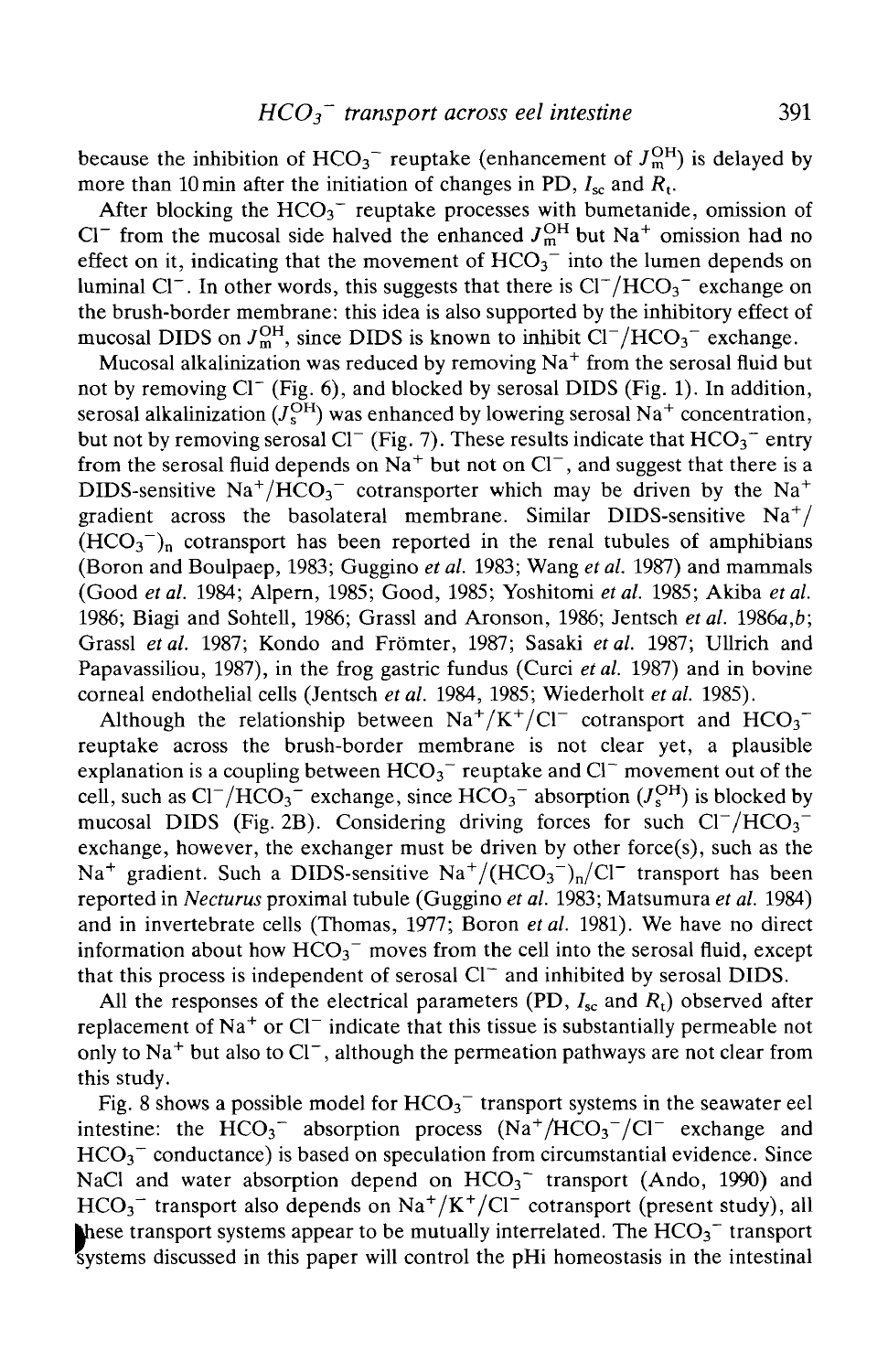

Fig. 8. A possible model for  $HCO<sub>3</sub><sup>-</sup>$  transport systems in the seawater eel intestine in relation to  $\text{Na}^+$ , Cl<sup>-</sup> and water transport. The direction of each ion flux is indicated by solid arrows and the actions of inhibitors are shown as wavy lines. Dotted arrows indicate diffusional ion fluxes. Water flux is represented by open arrows. Question marks mean that these processes were not directly demonstrated, but are based on speculation from circumstantial evidence. Na<sup>+</sup>, K<sup>+</sup>, Cl<sup>-</sup> and water fluxes are all taken from Ando and Utida (1986). CA, carbonic anhydrase.

epithelium. Although other intracellular organic osmolytes may also control the pHi homeostasis, their contribution may be smaller than that of the  $HCO_3^-/CO_2$ buffer system, since amino acid metabolism is very active in this tissue (Ando, 1988). The amino acid metabolism may continuously acidify the cytoplasm. Intracellular pH may control  $K^+$  channels on the brush-border membrane, and secondarily regulate  $Na^{+}/K^{+}/Cl^{-}$  cotransport, as discussed in the preceding paper (Ando, 1990). Among these  $HCO_3$ <sup>-</sup> transport systems, the Na<sup>+</sup>/HCO<sub>3</sub><sup>-</sup> cotransport system on the basolateral membrane might be the most important in controlling pHi, since serosal deficiency of  $HCO<sub>3</sub>~$  and serosal addition of DIDS effectively inhibit the serosa-negative PD and water absorption (Ando, 1990).

We wish to thank Professors Makoto Kobayashi and Yojiro Muneoka, Faculty of Integrated Arts and Sciences, Hiroshima University, for their helpful advice. This research was supported in part by a Grant-in-Aid no. 01304027 from the Ministry of Education, Science and Culture, Japan.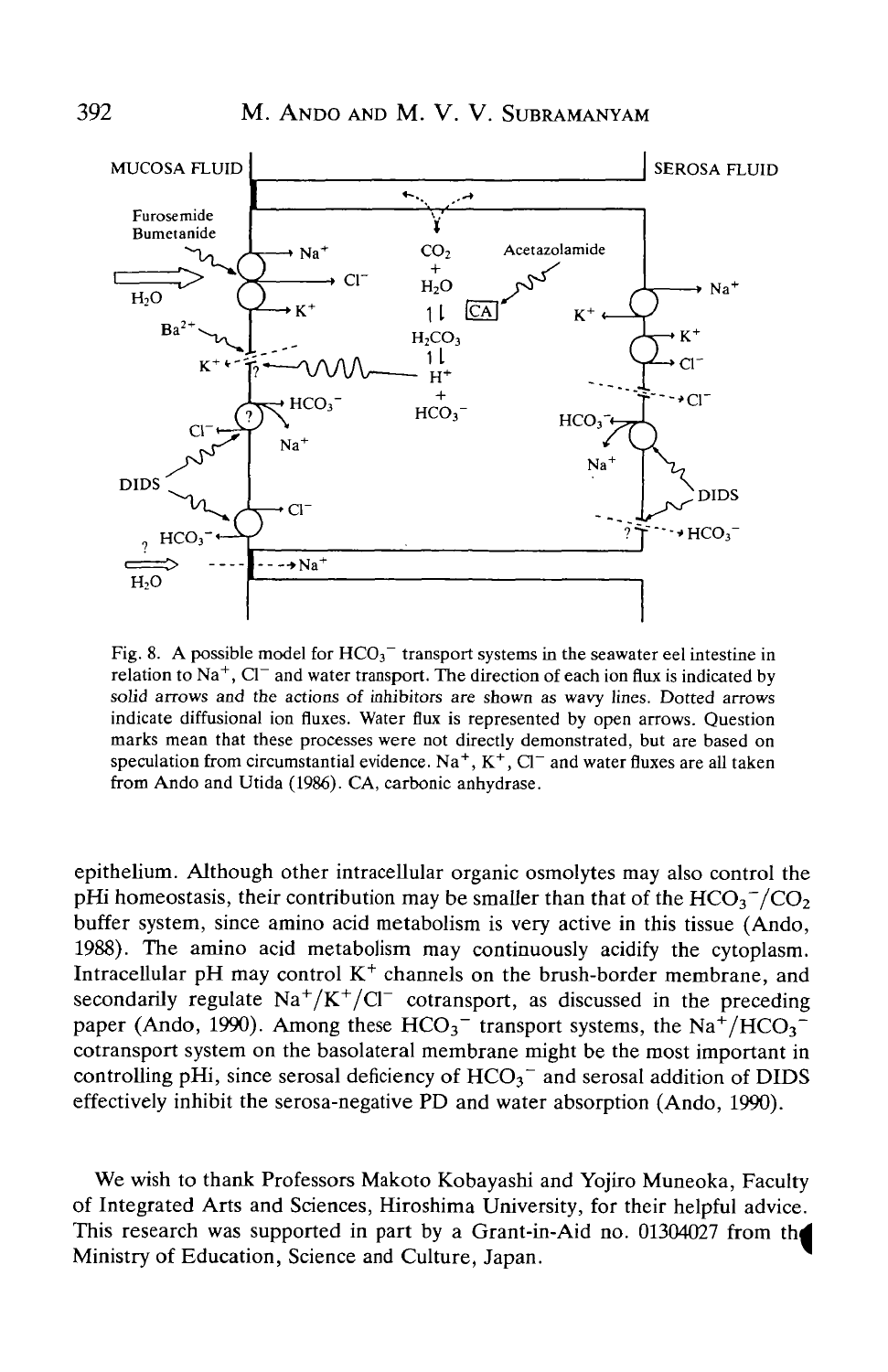#### References

- AHBA, T., ALPERN, R. J., EVELOFF, J., CALAMINA, J. AND WARNOCK, D. G. (1986). Electrogenic sodium/bicarbonate cotransport in rabbit renal cortical basolateral membrane vesicles. *J. din. Invest.* **78,** 1472-1478.
- ALPERN, R. J. (1985). Mechanism of basolateral membrane  $\rm H^{+}/OH^{-}/HCO_{3}^{-}$  transport in the rat proximal convoluted tubule. *J. gen. Physiol.* **86,** 623-636.
- ANDO, M. (1988). Amino acid metabolism and water transport across the seawater eel intestine. /. *exp. Biol.* **138,** 93-106.
- ANDO, M. (1990). Effects of bicarbonate on salt and water transport across the intestine of the seawater eel. *J. exp. Biol.* **150,** 367-379.
- ANDO, M., HIRAYAMA, T., SUGAI, M. AND KOBAYASHI, M. (1986). Regulation of HC1 secretion in the eel stomach. *Zool. Sci.* 3, 429-436.
- ANDO, M. AND UTIDA, S. (1986). Effects of diuretics on sodium, potassium, chloride and water transport across the seawater eel intestine. *Zool. Sci.* 3, 605-612.
- BIAGI, B. AND SOHTELL, M. (1986). Electrophysiology of basolateral bicarbonate transport in the rabbit proximal tubule. *Am. J. Physiol.* **250,** F267-F272.
- BORON, W. F. AND BOULPAEP, E. L. (1983). Intracellular pH regulation in the renal proximal tubule of salamander. Basolateral HCO<sub>3</sub><sup>-</sup> transport. *J. gen. Physiol.* **81**, 53-94.
- BORON, W. F., MCCORMICK, W. C. AND ROOS, A. (1981). pH regulation in barnacle muscle fibers: dependence on extracellular sodium and bicarbonate. *Am. J. Physiol.* **240,** C80-C89.
- CABANTCHIK, Z. I. AND ROTHSTEIN, A.  $(1972)$ . The nature of the membrane sites controlling anion permeability of human red blood cells as determined by studies with disulfonic stilbene derivatives. *J. Membrane Biol.* 10, 215-255.
- CURCI, S., DEBELLIS, L. AND FROMTER, E. (1987). Evidence for rheogenic sodium bicarbonate cotransport in the basolateral membrane of oxyntic cells of frog gastric fundus. *PflUgers Arch. ges. Physiol.* **408,** 497-504.
- DIXON, J. M. AND LORETZ, C. A. (1986). Luminal alkalinization in the intestine of the goby. *J. comp. Physiol.* 156B, 803-811.
- Goop, D. W. (1985). Sodium-dependent bicarbonate absorption by cortical thick ascending limb of rat kidney. *Am. J. Physiol.* **248,** F821-F829.
- GOOD, D. W., KNEPPER, M. A. AND BURG, M. B. (1984). Ammonia and bicarbonate transport by thick ascending limb of rat kidney. *Am. J. Physiol.* **247,** F35-F44.
- GRASSL, S. M. AND ARONSON, P. S. (1986). Na<sup>+</sup>/HCO<sub>3</sub><sup>-</sup> co-transport in basolateral membrane vesicles isolated from rabbit renal cortex. *J. biol. Chem.* **261,** 8778-8783.
- GRASSL, S. M., HOLOHM, P. D. AND ROSS, C. R.  $(1987)$ .  $HCO<sub>3</sub><sup>-</sup>$  transport in basolateral membrane vesicles isolated from rat renal cortex. *J. biol. Chem.* **262,** 2682-2687.
- GUGGINO, W. B., LONDON, R., BOULPAEP, E. L. AND GIEBISCH, G. (1983). Chloride transport across the basolateral cell membrane of the *Necturus* proximal tubule: Dependence on bicarbonate and sodium. *J. Membrane Biol.* 71, 227-240.
- JENTSCH, T. J., JANICKE, I., SORGENFREI, D., KELLER, S. K. AND WIEDERHOLT, M. (1986a). The regulation of intracellular pH in monkey kidney epithelial cells (BSC-1). Roles of  $\text{Na}^+/ \text{H}^+$ antiport, Na<sup>+</sup>-HCO<sub>3</sub><sup>-</sup>-NaCO<sub>3</sub><sup>-</sup> symport, and Cl<sup>-</sup>/HCO<sub>3</sub><sup>-</sup> exchange. *J. biol. Chem.* 261, 12120-12127.
- JENTSCH, T. J., KELLER, S. K., KOCH, M. AND WIEDERHOLT, M. (1984). Evidence for coupled transport of bicarbonate and sodium in cultured bovine corneal endothelial cells. /. *Membrane Biol.* **81,** 189-204.
- JENTSCH, T. J., KORBMACHER, C, JANICKE, I., FISCHER, D. G., STAHL, F., FIELBIG, H., HOLLWEDE, H., CRAGOE, E. J., JR, KELLER, S. K. AND WIEDERHOLT, M. (1988). Regulation of cytoplasmic pH of cultured bovine corneal endothelial cells in the absence and presence of bicarbonate. /. *Membrane Biol.* **103,** 29-41.
- JENTSCH, T. J., MATTHES, H., KELLER, S. K. AND WLEDERHOLT, M. (1986b). Electrical properties of sodium bicarbonate symport in kidney epithelial cells (BSC-1). *Am. J. Physiol.* **251,** F954-F968.
- JENTSCH, T. J., MATTHES, M., KELLER, S. K. AND WIEDERHOLT, M. (1985). Anion dependence of electrical effects of bicarbonate and sodium on cultured bovine corneal endothelial cells. *PflugersArch. ges. Physiol.* **403,** 175-185.